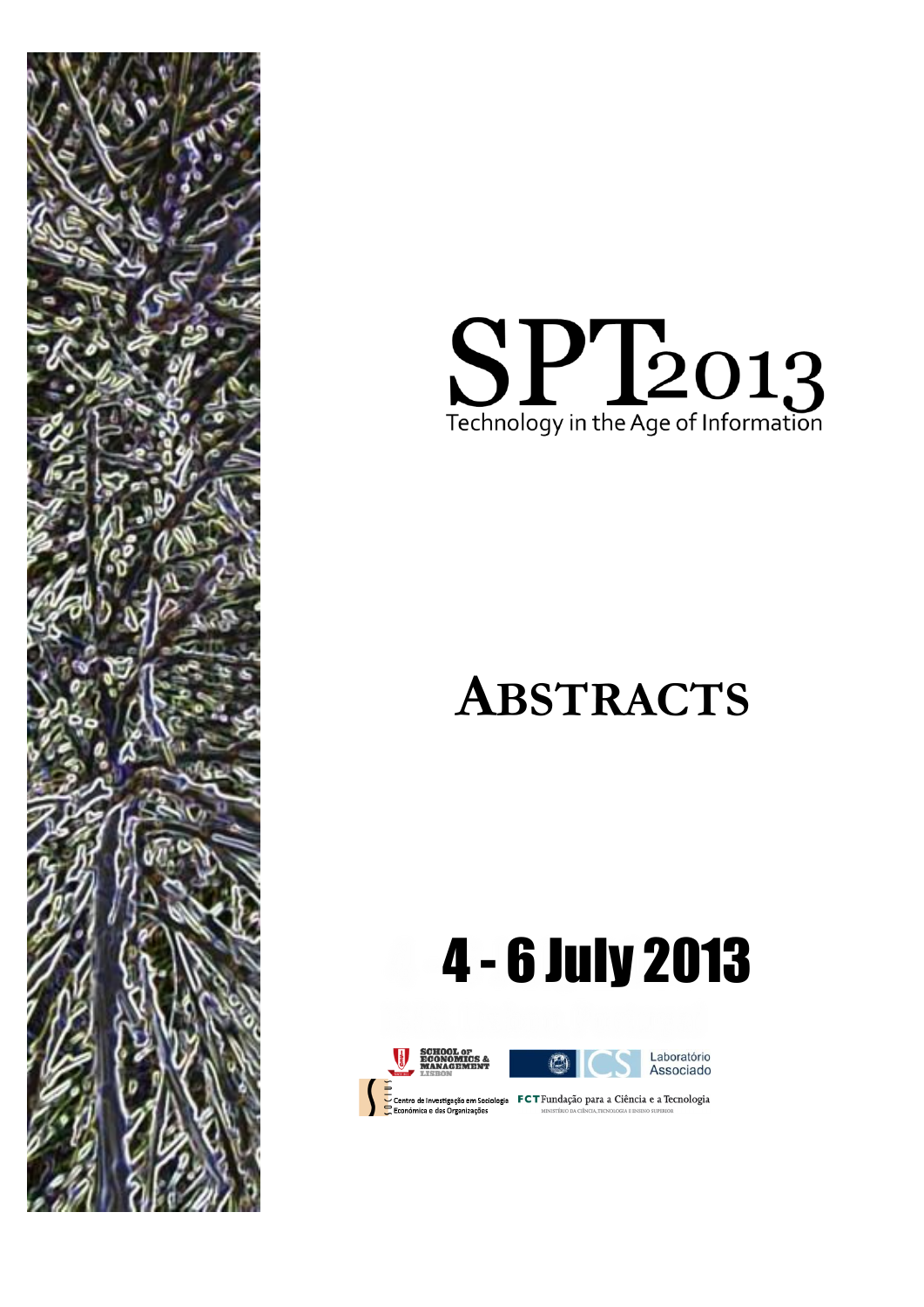## *Governance and the technologies of information*

LucianoFLORIDI University of Hertfordshire, UK [luciano.floridi@philosophy.ox.ac.uk](mailto:luciano.floridi@philosophy.ox.ac.uk)

Jean---Gabriel GANASCIA University Pierre and Marie Curie, France

Ugo PAGALLO Faculty of Law University of Turin, Italy

Peter--‐Paul VERBEEK Department of Philosophy University of Twente, The Netherlands [p.p.c.c.verbeek@utwente.nl](mailto:p.p.c.c.verbeek@utwente.nl)

Pieter VERMAAS Department of Philosophy Delf University of Technology, The Netherlands [p.e.vermaas@tudelft.nl](mailto:p.e.vermaas@tudelft.nl)

The post---Westphalian Nation State developed by becoming more and more an Information Society. However, in so doing, it progressively made itself less and less the main information agent, because what also made the Nation State possible and then predominant, as a historical driving force in human politics , namely Information and Communication technologies (ICTs), is also what is now making it less central, in the social, political and economic life across the world.

ICTs fluidify the topology of politics. They do not merely enable but actually promote (through management and empowerment) the agile, temporary and timely aggregation, disaggregation and re--aggregation of distributed groups around shared interests across old, rigid boundaries represented by social classes, political parties, ethnicity, language barriers, physical barriers, and so forth.

This is generating a new tension between the Nation State, still understood as a major organisational institution, yet no longer monolithic but increasingly morphing into a multiagent system itself, and a variety of equally powerful, indeed sometimes even more politically influential and powerful, non-‐‐ Statal organisations. Geo---politics is now global and increasingly nonterritorial, but the Nation State still defines its identity and political legitimacy in terms of a sovereign territorial unit, as a Country.

The panel will discuss how new informational multiagent systems (MAS) be designed in such a way as to take full advantage of the socio--‐political progress made so far, while being able to deal successfully with the new global challenges (from the environment to the financial markets) that are undermining the legacy of that very progress. It is not an easy task. But the hope is that the panel will